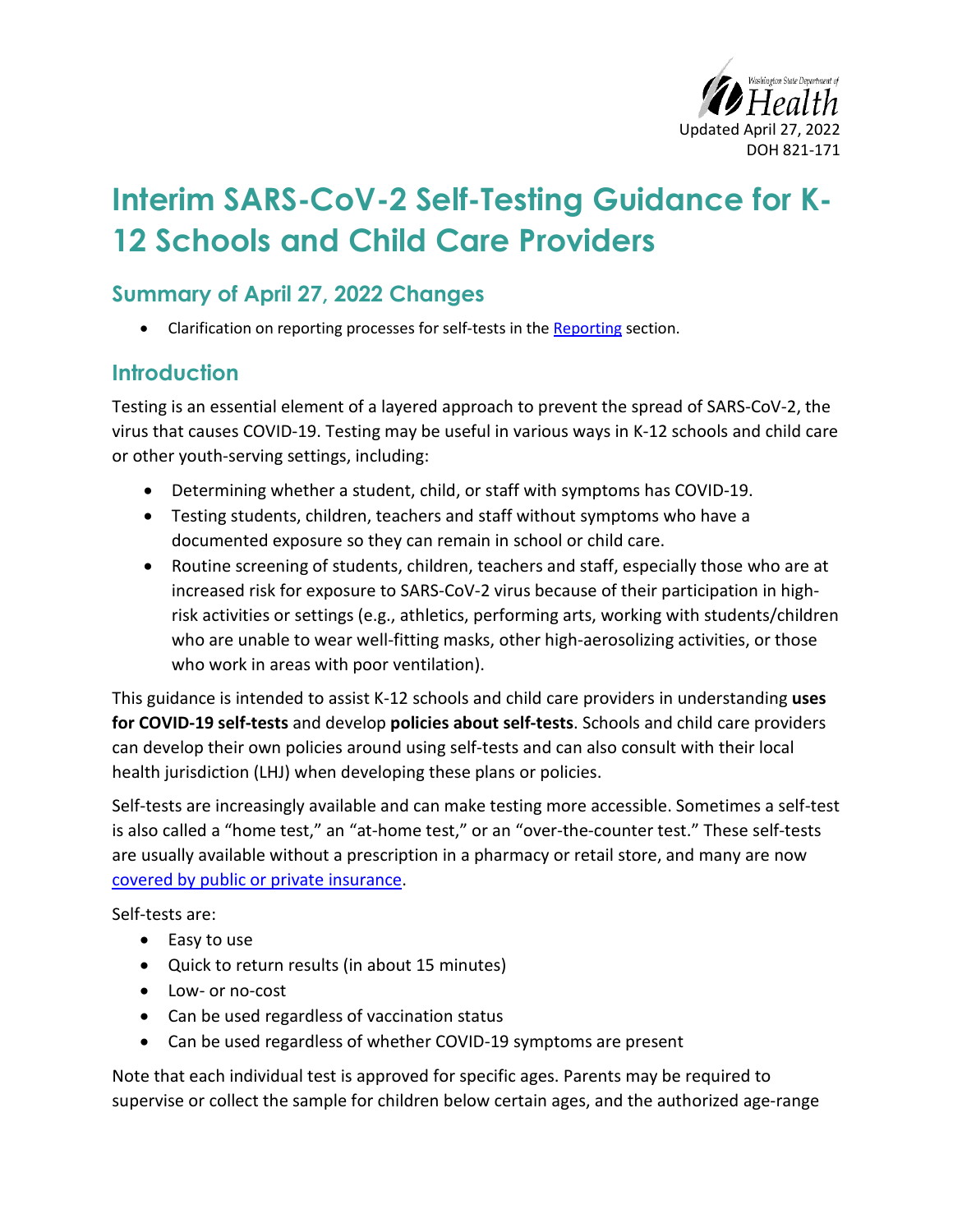varies based on the test. Schools and child care providers should thoroughly review and understand the individual self-test instructions provided with each test. See FDA's list of [In Vitro](https://www.fda.gov/medical-devices/coronavirus-disease-2019-covid-19-emergency-use-authorizations-medical-devices/in-vitro-diagnostics-euas#individual-antigen)  [Diagnostics Emergency Use Authorizations](https://www.fda.gov/medical-devices/coronavirus-disease-2019-covid-19-emergency-use-authorizations-medical-devices/in-vitro-diagnostics-euas#individual-antigen) for more information about the age requirements of specific authorized tests.

#### **More Information on Self-tests**

- Most self-tests are antigen tests and are intended to detect current infection.
- They can be used to help determine if an individual's symptoms are caused by COVID-19. They can also be used for individuals who do not have any symptoms.
- These tests detect a protein on the surface of the SARS CoV-2 virus and most have been found to maintain this ability with different variants.
- It is important to follow the package instructions exactly when performing the test, including repeating the test if specified.
- A positive self-test result means the test detected the virus, and it is likely the individual is currently infected and contagious to others. The individual should follow [current CDC isolation guidance](https://www.cdc.gov/coronavirus/2019-ncov/your-health/quarantine-isolation.html) to decrease the risk of infecting others.
- A negative self-test result means the virus was not detected. However, antigen tests are not as sensitive as laboratory-based tests (such as RT-PCR tests) and therefore may not detect all infections, especially early in the infection. A repeat antigen test or a molecular test (such as RT-PCR) may be recommended for individuals who are symptomatic. Consult [CDC guidance on antigen testing,](https://www.cdc.gov/coronavirus/2019-ncov/lab/resources/antigen-tests-guidelines.html) a healthcare provider, or your local health jurisdiction for more information.
- See FDA's list of In Vitro Diagnostics Emergency Use Authorizations for more information about the performance of specific authorized tests.
- Different testing recommendations may apply in an outbreak; please consult with your local health jurisdiction.
- Occasionally, rapid antigen tests can produce a false positive or false negative test result, depending on the accuracy of the test kit. Please carefully review the test kit instructions for use, and in cases where there is a question of the result validity, either repeat the test or seek a molecular test PCR test.

#### **How K-12 Schools and Child Care Providers Can Use Self-tests**

Schools and child care providers may use and/or provide COVID-19 self-tests in a [variety of](#page-3-1)  [ways,](#page-3-1) depending on whether the facility has a Medical Test Site[/CLIA license.](#page-2-0)

#### **What is a Medical Test Site/CLIA License?**

All facilities in Washington state that perform laboratory testing on human specimens for health assessment or the diagnosis, prevention or treatment of disease are regulated under state law, and are required to obtain a Medical Test Site[/CLIA license in Washington.](https://www.doh.wa.gov/LicensesPermitsandCertificates/FacilitiesNewReneworUpdate/LaboratoryQualityAssurance/Licensing/Applications)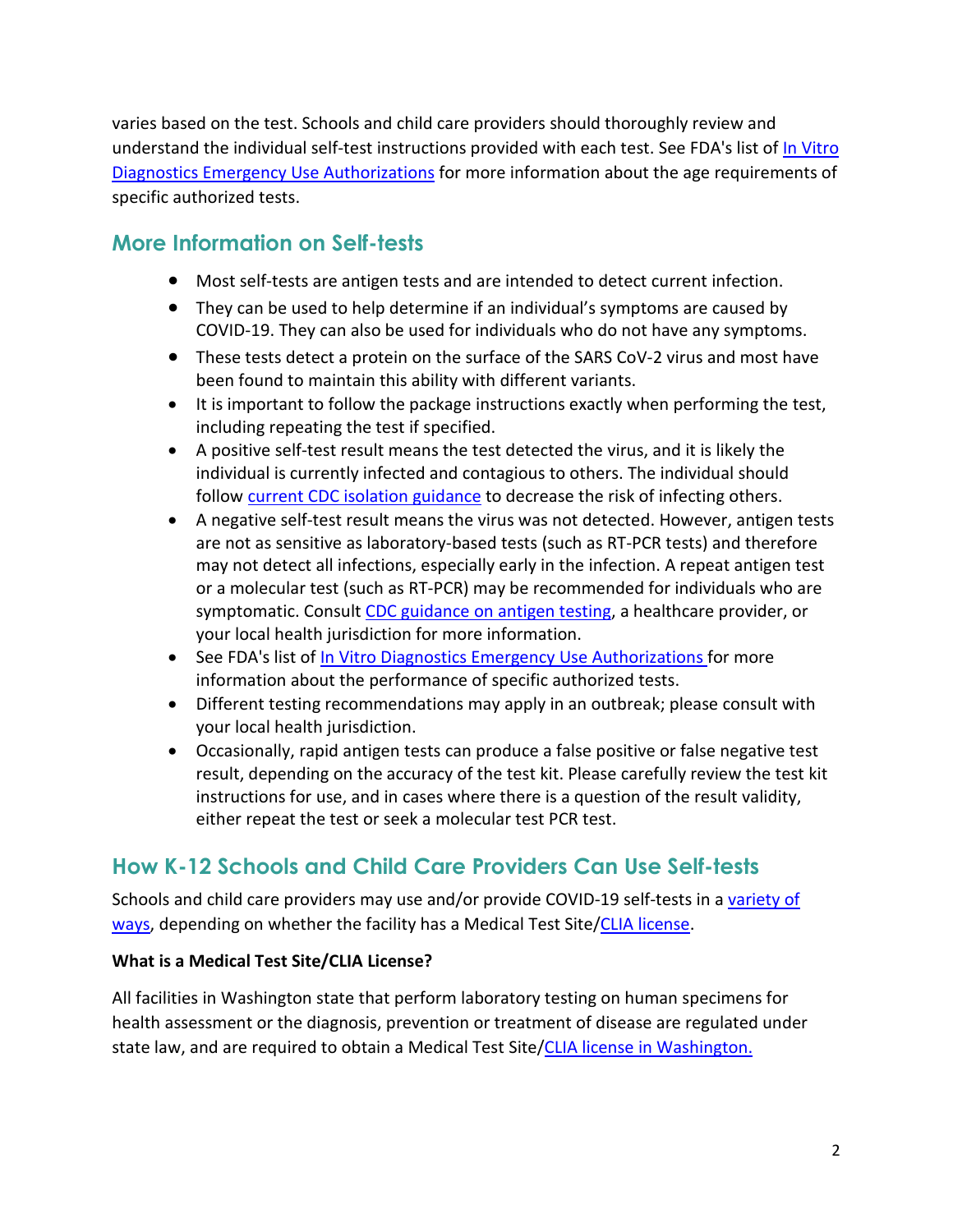Washington is an exempt state, meaning medical test sites in Washington are exempt from CLIA licensure but must follow Washington Medical Test Site regulations that require Medical Test Site licensing. A CLIA number is assigned to facilities, but a Medical Test Site license is required to run testing in Washington instead of a CLIA Certificate. To determine if you need a Medical Test Site/CLIA license in Washington for your facility's intended use of self-tests, see the sections below on the details for operating [with](#page-3-2) or [without](#page-2-0) the license.

### <span id="page-2-0"></span>**Self-Test Use** Without **a Medical Test Site License**

A Medical Test Site/CLIA license (or simply, what would be a CLIA certificate of waiver in nonexempt states) is **not** needed for SARS-CoV-2 self-tests performed and interpreted by the individual, parent, or guardian themselves.

A school or child care without a Waived Medical Test Site/CLIA license may *provide* self-tests (approved for individual over-the-counter use) to individuals, parents, or guardians if the selftesting is performed and interpreted by the individual, parent, or guardian. These can be performed at home, or at the school or child care. The following can be done by the school or child care without the need for a Medical Test Site/CLIA license:

- Hand the test kit (approved by FDA for over-the-counter use) to the individual, parent, or guardian along with the test manufacturer's instructions for use.
- Ask the individual, parent, or guardian to carefully read and follow the package insert to ensure the instructions are followed exactly.
- Allow the individual, parent, or guardian to follow the instructions to collect the sample (individual swabs themselves, or have the parent or guardian perform the test on their child), and then run the test. Encouraging the use of a timing device to ensure the test is read at the appropriate time is highly recommended.
- Allow the individual, parent, or guardian to interpret or read the results.

After the results have been read and/or interpreted, the school or child care representative may then verify the results if they desire. They can ask to view the result if the test was performed on site or request a photograph of the completed test. See below for additional tips on verifying results.

If the school or child care site observes an individual, parent, or guardian make an error in performing the self-test by not following the package insert instructions, a new self-test kit may be provided, and the individual, parent, or guardian may be advised to follow the manufacturer instructions more closely. The school or child care site may also provide the individual, parent, or guardian with a copy of the [WA DOH guidance for use of self-tests.](https://www.doh.wa.gov/Portals/1/Documents/1600/coronavirus/420-360-SARSCoV2SelfTesting.pdf)

Without a Waived Medical Test Site/CLIA license in Washington, the school or child care **may not** perform the test or interpret the test and provide the result to the individual, parent, or guardian. Additionally, the school or childcare **may not** provide guidance to the individual about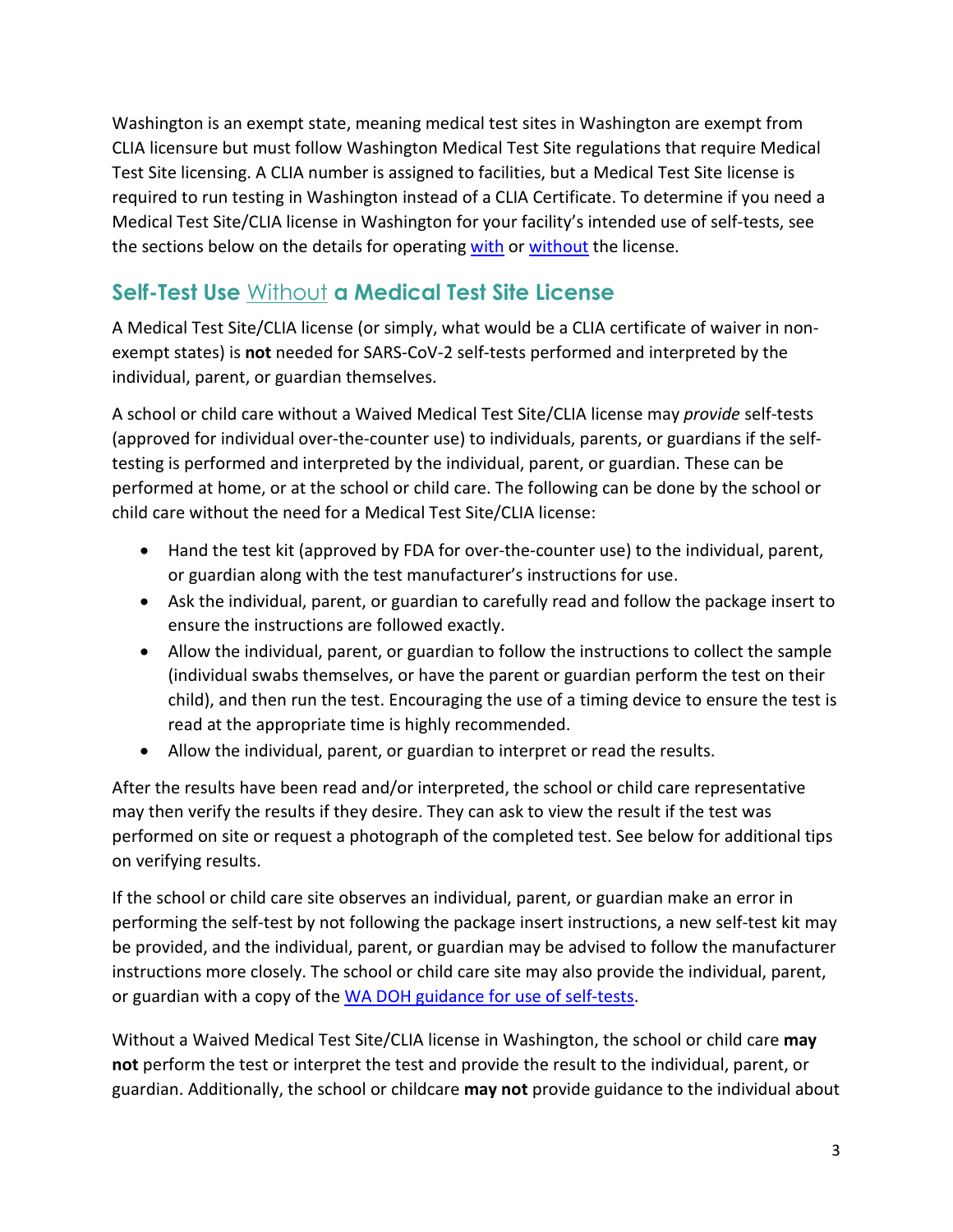administering and performing the test (swab/sample collection and applying the patient sample to a test device), interpretation of the test (reading the results from the testing device) or provide individual advice on how to respond to the test results.

If an individual tests positive, the school or child care site should encourage the individual, parent, or guardian follow the [WA DOH guidance for use of self-tests,](https://www.doh.wa.gov/Portals/1/Documents/1600/coronavirus/420-360-SARSCoV2SelfTesting.pdf) which includes next steps after testing positive and options to report the result, and also to report the positive result to a primary care provider. Individuals with a positive test result should be excluded from child care, school, or work until the isolation period is completed, and follow [current isolation guidance.](https://doh.wa.gov/emergencies/covid-19/isolation-and-quarantine-covid-19)

## <span id="page-3-2"></span>**Self-Test Use** With **a Waived Medical Test Site/CLIA License**

A Medical Test Site/CLIA license would be required if the school or child care wishes to perform the testing instead of having the individual, parent, or guardian administer the test and interpret or provide the results. The school or child care can apply for a Medical Test Site/CLIA license on th[e WA DOH Laboratory Quality Assurance page.](https://www.doh.wa.gov/LicensesPermitsandCertificates/FacilitiesNewReneworUpdate/LaboratoryQualityAssurance/Licensing/Applications)

A school or child care with multiple buildings or locations may apply for a multiple-site CLIA license if they are a Not-for-Profit or State/Government agency (multiple-site CLIA licenses are limited to performing 15 waived medical test types, which will not be an issue for schools or child care sites only offering SARS-CoV-2/COVID-19 testing). For-profit child care sites need to apply for a separate license for each site. If a school or child care site is conducting mobile testing, for example using a vehicle to conduct testing at temporary and/or multiple sites, the mobile testing operation may be covered under the certificate of the designated primary site or home base, using its address. Mobile test sites should provide WA DOH Laboratory Quality Assurance (via the [LQA@doh.wa.gov](mailto:LQA@doh.wa.gov) email inbox) with VIN numbers for each vehicle used for mobile testing.

Schools and child care should have the student, parent, or guardian follow the WA DOH [guidance for use of self-tests](https://www.doh.wa.gov/Portals/1/Documents/1600/coronavirus/420-360-SARSCoV2SelfTesting.pdf) and [guidance on next steps after testing positive.](https://doh.wa.gov/sites/default/files/2022-02/COVIDcasepositive.pdf)

## <span id="page-3-0"></span>**Reporting**

If the school or child care site has a Medical Test Site/CLIA license and performs the testing, the school or child care site must report test results to the Washington State Department of Health. More information about reporting can be found on the Reporting COVID-19 Test Results for [Point-of-Care Testing Facilities page.](https://www.doh.wa.gov/Emergencies/COVID19/HealthcareProviders/ReportingTestResults/ReportingCOVID19TestResultsforPointofCareTestingFacilities) 

<span id="page-3-1"></span>Schools and child care facilities are required to report all COVID-19 cases, suspected cases, and suspected outbreaks that may be associated with the school or child care directly to local public health in accordance with [WAC 246-101](https://gcc02.safelinks.protection.outlook.com/?url=https%3A%2F%2Fapp.leg.wa.gov%2Fwac%2Fdefault.aspx%3Fcite%3D246-101&data=05%7C01%7CBeth.Payne%40doh.wa.gov%7C77edb9137fd249f6045008da2243ae9b%7C11d0e217264e400a8ba057dcc127d72d%7C0%7C0%7C637859971328345869%7CUnknown%7CTWFpbGZsb3d8eyJWIjoiMC4wLjAwMDAiLCJQIjoiV2luMzIiLCJBTiI6Ik1haWwiLCJXVCI6Mn0%3D%7C3000%7C%7C%7C&sdata=2xd%2Bs5442hvQ5F3Q6Wfj7ciof3zeNwbRwW6xGlMD3Ns%3D&reserved=0) parts [-415](https://gcc02.safelinks.protection.outlook.com/?url=https%3A%2F%2Fapp.leg.wa.gov%2FWAC%2Fdefault.aspx%3Fcite%3D246-101-415&data=05%7C01%7CBeth.Payne%40doh.wa.gov%7C77edb9137fd249f6045008da2243ae9b%7C11d0e217264e400a8ba057dcc127d72d%7C0%7C0%7C637859971328345869%7CUnknown%7CTWFpbGZsb3d8eyJWIjoiMC4wLjAwMDAiLCJQIjoiV2luMzIiLCJBTiI6Ik1haWwiLCJXVCI6Mn0%3D%7C3000%7C%7C%7C&sdata=OkRyr6yORbnldecRU%2BLItZng2ZU5kr0HM6CIOHkXBqw%3D&reserved=0) and [-420.](https://gcc02.safelinks.protection.outlook.com/?url=https%3A%2F%2Fapp.leg.wa.gov%2FWAC%2Fdefault.aspx%3Fcite%3D246-101-420&data=05%7C01%7CBeth.Payne%40doh.wa.gov%7C77edb9137fd249f6045008da2243ae9b%7C11d0e217264e400a8ba057dcc127d72d%7C0%7C0%7C637859971328345869%7CUnknown%7CTWFpbGZsb3d8eyJWIjoiMC4wLjAwMDAiLCJQIjoiV2luMzIiLCJBTiI6Ik1haWwiLCJXVCI6Mn0%3D%7C3000%7C%7C%7C&sdata=sMAgZl04YVdtVGazit3NRgIeqz%2B67KLk4eZdrz2s3%2FE%3D&reserved=0) For example, if schools and/or child care are made aware of self-tests conducted by the individual or the parent/guardian, and the positive result is shared with the school or child care, then these positive test results are considered suspect cases and must be reported to LHJs.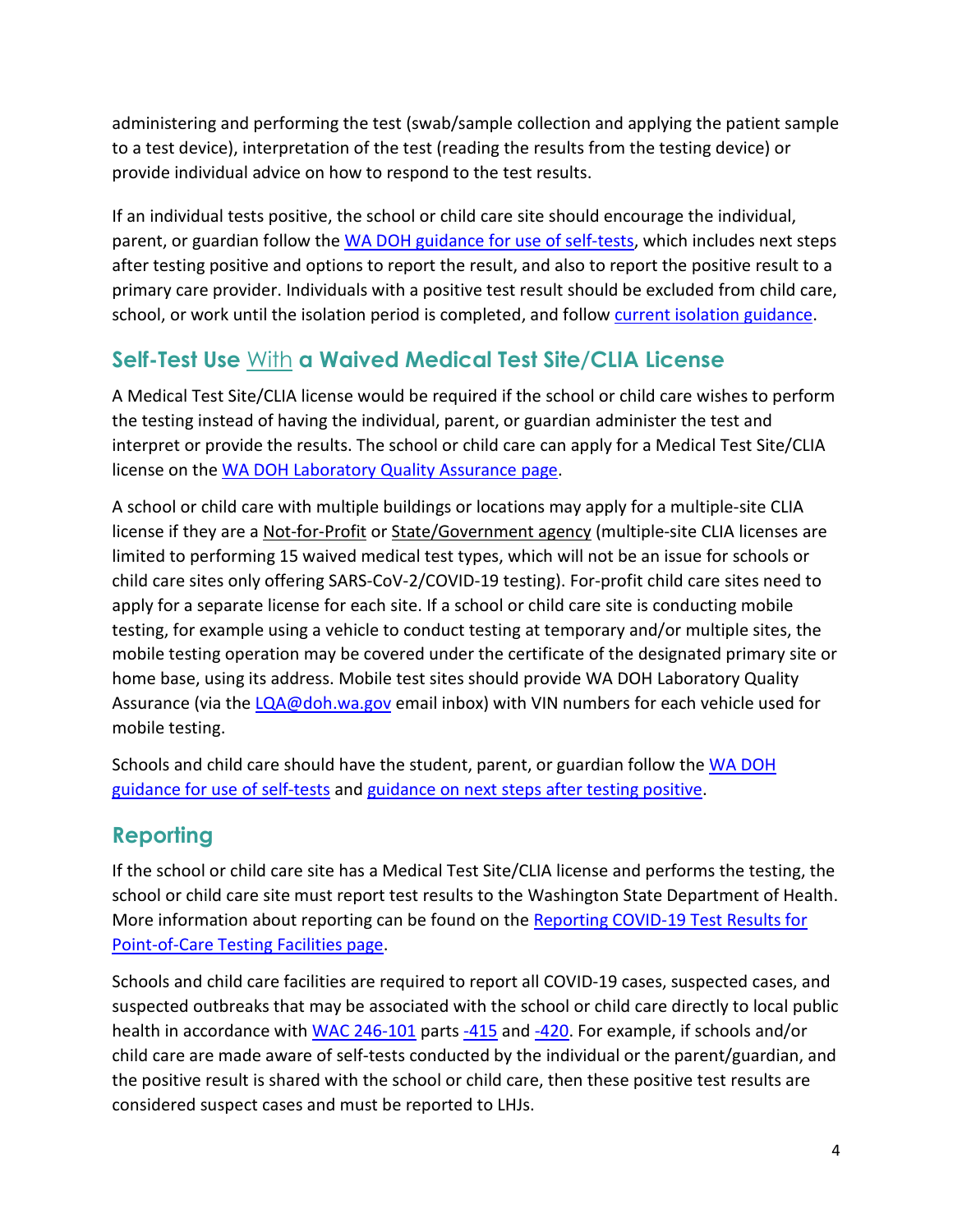Please see the table below for information on how tests should be reported based on test distribution/administration method.

| <b>Test Distribution/ Administration</b><br><b>Method</b>                                                           | How to Report                                                                                   | <b>What to Report</b>                                                                                                        |
|---------------------------------------------------------------------------------------------------------------------|-------------------------------------------------------------------------------------------------|------------------------------------------------------------------------------------------------------------------------------|
| School or child care facility<br>administers the self-test                                                          | <b>Reporting COVID-19 Test</b><br><b>Results for Point-of-Care</b><br><b>Testing Facilities</b> | Required information as<br>specified by appropriate<br>reporting method<br>(see link in How to Report<br>column to the left) |
| School or child care facility does<br><b>NOT</b> administer the self-test but<br>is made aware of a positive result | Use methods of reporting<br>notifiable conditions to<br>LHJs as specified by the LHJ            | Suspected cases and<br>outbreaks shared to the<br>school and/or child care                                                   |

A list of local public health jurisdictions and their contact information can be found [here.](https://gcc02.safelinks.protection.outlook.com/?url=https%3A%2F%2Fdoh.wa.gov%2Fabout-us%2Fwashingtons-public-health-system%2Fwashington-state-local-health-jurisdictions&data=05%7C01%7CBeth.Payne%40doh.wa.gov%7C77edb9137fd249f6045008da2243ae9b%7C11d0e217264e400a8ba057dcc127d72d%7C0%7C0%7C637859971328345869%7CUnknown%7CTWFpbGZsb3d8eyJWIjoiMC4wLjAwMDAiLCJQIjoiV2luMzIiLCJBTiI6Ik1haWwiLCJXVCI6Mn0%3D%7C3000%7C%7C%7C&sdata=71DSDCxfwFLqlzJWLJxgMcYwK1sGkY46%2FyqPWiP%2FF9k%3D&reserved=0)

# **Consider Developing a Policy Regarding the Use of Self-tests**

Schools and child care sites should implement policies outlining if they will accept results from self-tests for return to school, child care or other purposes; and if so, whether they will require any verification of the result. As noted above, without a Medical Test Site/CLIA license, schools and child care facilities can still request to see the completed test to verify the result or request a photograph of the result. Potential additional steps to verify the result are listed below:

- Have individuals, parents or guardians write the date and the name of the tested individual on the test and submit a photograph of the card with the result.
- Create an attestation form and require signature declaring the test specimen was obtained from the individual represented on the form, that the test was performed on the date written on the test, and that the test was processed according to the instructions provided.
- Some tests allow individuals to complete a proctored test or report their results through a phone or web application.
- If the test does not provide corresponding electronic reporting, positive test results should be shared with the individual's healthcare provider in order to receive appropriate medical care.

#### **More COVID-19 Information and Resources**

Stay up-to-date on the [current COVID-19 situation in Washington,](https://www.doh.wa.gov/Emergencies/Coronavirus) [Governor Inslee's](https://www.governor.wa.gov/office-governor/official-actions/proclamations) [proclamations,](https://www.governor.wa.gov/office-governor/official-actions/proclamations) [symptoms,](https://www.doh.wa.gov/Emergencies/NovelCoronavirusOutbreak2020/FrequentlyAskedQuestions#what-are-symptoms) [how it spreads,](https://www.doh.wa.gov/Emergencies/NovelCoronavirusOutbreak2020/FrequentlyAskedQuestions#spread) and [how and when people should get tested.](https://www.doh.wa.gov/Emergencies/NovelCoronavirusOutbreak2020/TestingforCOVID19) See our [Frequently Asked Questions](https://www.doh.wa.gov/Emergencies/NovelCoronavirusOutbreak2020/FrequentlyAskedQuestions) for more information.